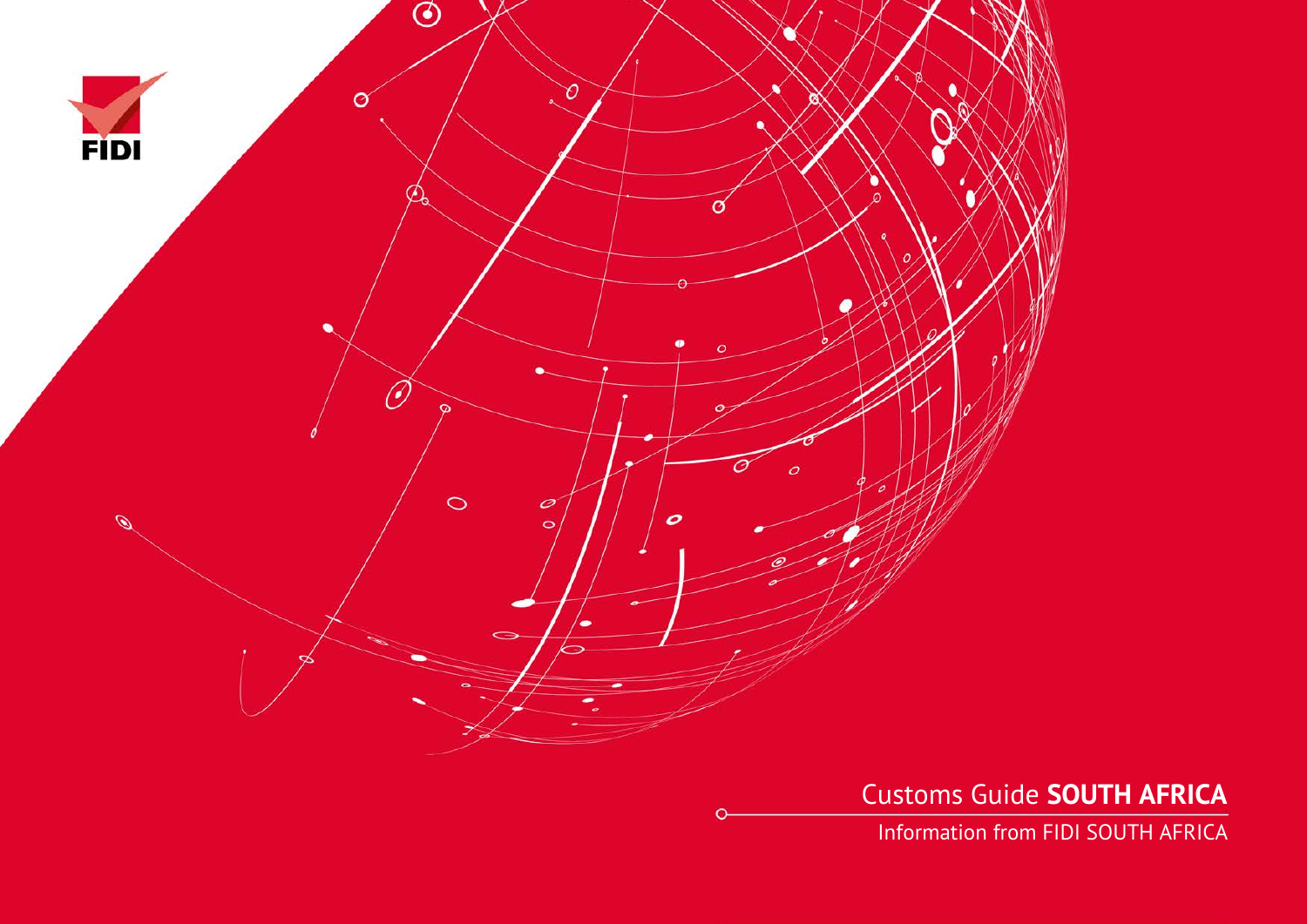## **Customs guide** SOUTH AFRICA

## **The global quality standard for international moving.**

The FAIM label is your global assurance for a smooth, safe and comprehensive relocation process.





| <b>GOODS</b>                | <b>DOCUMENTS REQUIRED</b>                                                                                                                                                                                                                                                                                                                                      | <b>CUSTOMS PRESCRIPTIONS</b>  | <b>REMARKS</b>                                                                                                                                                                                                                                                                                                                                                                                                                                                                                                                                                                                                                                                                                                                                                                                                                                                                                     |
|-----------------------------|----------------------------------------------------------------------------------------------------------------------------------------------------------------------------------------------------------------------------------------------------------------------------------------------------------------------------------------------------------------|-------------------------------|----------------------------------------------------------------------------------------------------------------------------------------------------------------------------------------------------------------------------------------------------------------------------------------------------------------------------------------------------------------------------------------------------------------------------------------------------------------------------------------------------------------------------------------------------------------------------------------------------------------------------------------------------------------------------------------------------------------------------------------------------------------------------------------------------------------------------------------------------------------------------------------------------|
| Removal goods - HHG/PE      | DA 304 and P. 1.160.<br>Original passport including page with date<br>of entry in South Africa.<br>Affidavit (to be completed in South Africa by<br>the customer) This is applicable for a<br>returning resident only.<br>Permanent residence documents or<br>temporary residence permit with a work<br>permit.<br>Detailed packing inventory for attestation. | • Duty free.                  | Owner of the shipment must be in South<br>Africa at least 10 days prior to the shipment<br>arriving at port, in order for Customs<br>clearance can take place.<br>Returning residents must have been out of<br>South Africa for an unbroken period of at<br>least 6 months. If the returning resident has<br>not been out of the country for an unbroken<br>period of at least 6 months, customs will<br>apply duty and taxes and the returning<br>resident will have to apply for an import<br>permit for each commodity of household<br>goods i.e. electrical appliances will be one<br>permit, wooden furniture will be another<br>permit, so you could have up to 6 different<br>types of import permits. Then duties and<br>taxes will be calculated.<br>No duty free import will be allowed on a<br>tourist / visitor visa even if there is a<br>pending work / resident permit application. |
| Diplomats removals - HHG/PE | Detailed packing inventory.<br>Diplomatic clearance.<br>Certificate from relevant Embassy in South<br>Africa, and countersigned by South African<br>Department of Foreign Affairs.                                                                                                                                                                             | • Duty free.                  |                                                                                                                                                                                                                                                                                                                                                                                                                                                                                                                                                                                                                                                                                                                                                                                                                                                                                                    |
| <b>Wedding trousseaux</b>   | Invoice required.                                                                                                                                                                                                                                                                                                                                              | Subject to payment of duties. |                                                                                                                                                                                                                                                                                                                                                                                                                                                                                                                                                                                                                                                                                                                                                                                                                                                                                                    |

All rights reserved. This publication may not be reproduced in any form without the permission of the FIDI Global Alliance. The FIDI Global Alliance cannot take responsibility for the contents of this publication. It is recommended to verify this information with a FIDI Affiliate prior to shipping. This document is produced based on the information supplied at the mentioned date.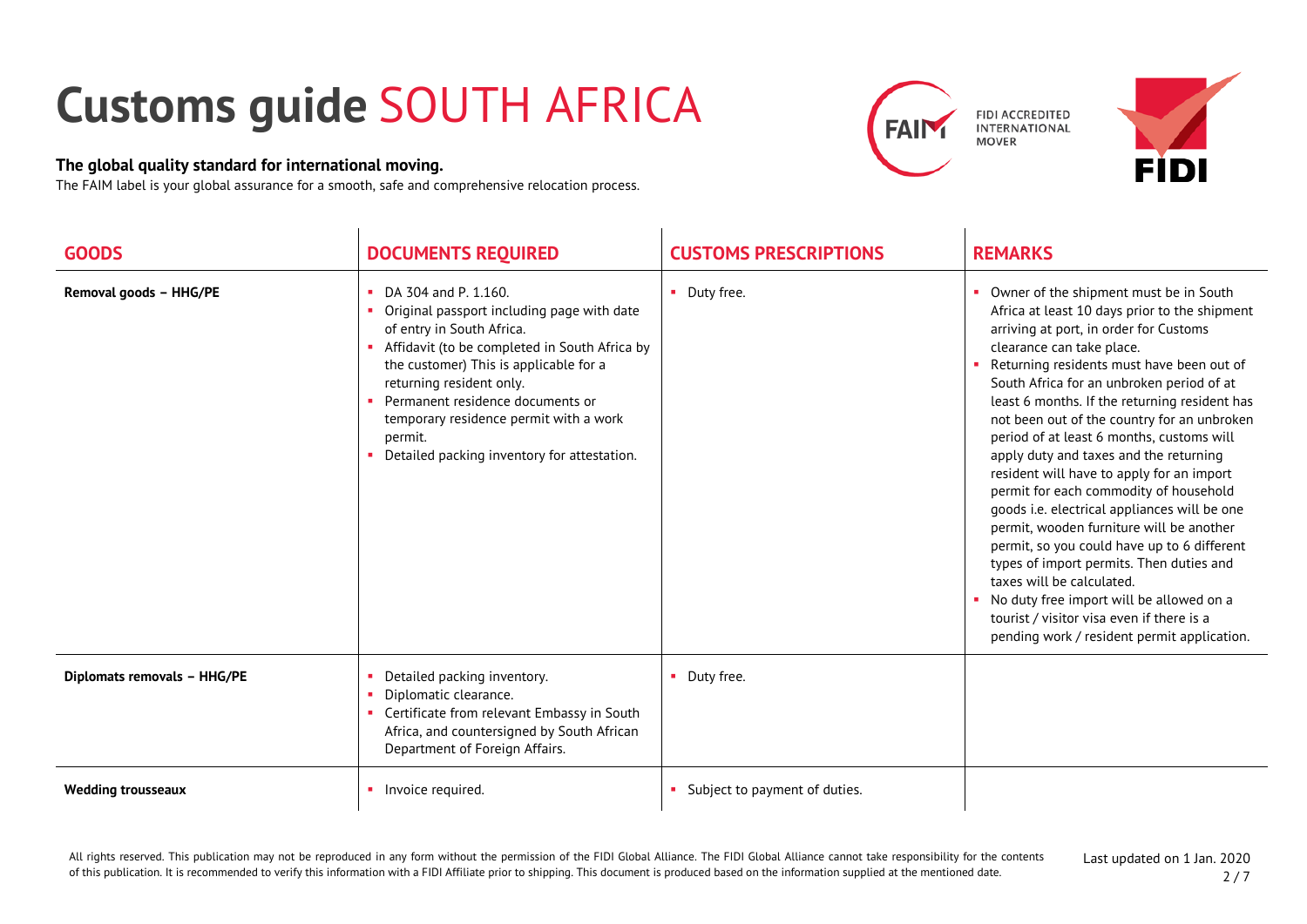| <b>GOODS</b>                                                   | <b>DOCUMENTS REQUIRED</b>                                                                                                                                                                                                                                                                                                                                                                                                                                                                                                                                                                                                                                                                                                                     | <b>CUSTOMS PRESCRIPTIONS</b>                                                                                                                                                                                                                                                         | <b>REMARKS</b>                                                                                         |
|----------------------------------------------------------------|-----------------------------------------------------------------------------------------------------------------------------------------------------------------------------------------------------------------------------------------------------------------------------------------------------------------------------------------------------------------------------------------------------------------------------------------------------------------------------------------------------------------------------------------------------------------------------------------------------------------------------------------------------------------------------------------------------------------------------------------------|--------------------------------------------------------------------------------------------------------------------------------------------------------------------------------------------------------------------------------------------------------------------------------------|--------------------------------------------------------------------------------------------------------|
| Inheritance                                                    | • Copy of Death Certificate.<br>• Copy of will of deceased or certified relevant<br>extract there from or copy of Probate from<br>the Court, if the deceased died interstate. An<br>English translation is necessary if document<br>is not in English.<br>Inventory (if copy Will or other document<br>does not specifically detail the goods to be<br>imported) with supporting declaration from<br>the lawyer confirming that the goods to be<br>imported are the legatee's rightful share of<br>the estate.<br>• Import permit.<br>• Declaration from the Legatee confirming<br>that he is a permanent resident in South<br>Africa and a beneficiary under the Will of the<br>deceased.<br>Special application must be made to<br>Customs. | • Duty free entry if the legatee is permanently<br>residing in South Africa.<br>Duty is payable on motorcars, motor cycles<br>and mopeds. A "Letter of Authority", (LOA) is<br>to be issued by the South African Bureau of<br>Standards in Pretoria.                                 | • The goods should not be dispatched until<br>the Customs have given authority for duty<br>free entry. |
| New furniture, Household Items, Presents &<br><b>Souvenirs</b> | Detailed inventory with values.<br>$\mathbf{r}$<br>• Import permit required.                                                                                                                                                                                                                                                                                                                                                                                                                                                                                                                                                                                                                                                                  | • Subject to payment of full duties.                                                                                                                                                                                                                                                 |                                                                                                        |
| <b>Works of art &amp; Antiques</b>                             |                                                                                                                                                                                                                                                                                                                                                                                                                                                                                                                                                                                                                                                                                                                                               | • Duty free entry if:<br>• Works of art are forming a part of a bona<br>fide household removal, or<br>Articles are over 100 years old.<br>• These articles have been in the use and<br>possession of the owner for more than 12<br>months and<br>Are not for sale or other disposal. |                                                                                                        |
| <b>Precious metal objects</b>                                  |                                                                                                                                                                                                                                                                                                                                                                                                                                                                                                                                                                                                                                                                                                                                               | • Duty free entry is allowed on the same basis<br>and under the same conditions as furniture<br>and other articles.                                                                                                                                                                  |                                                                                                        |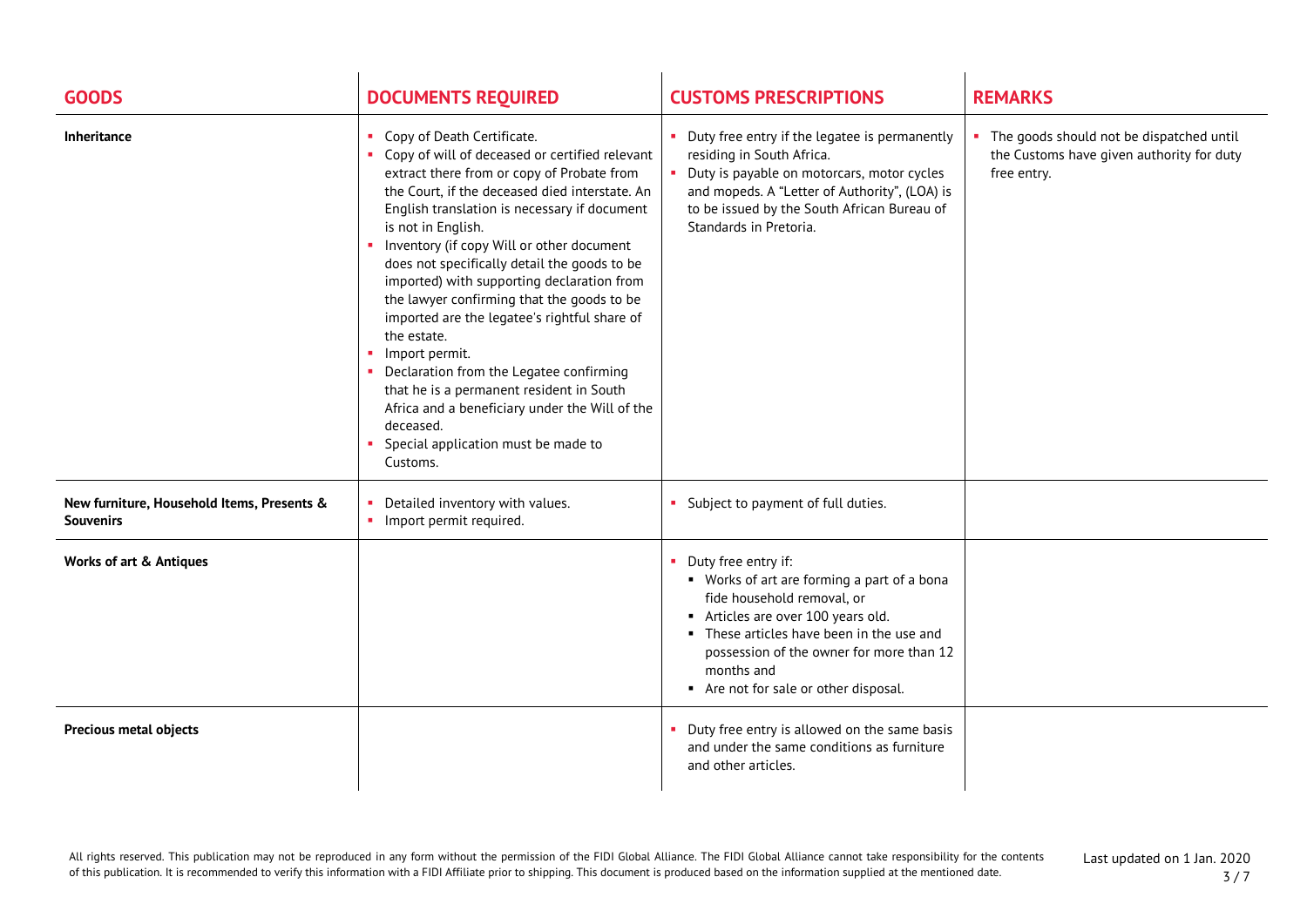| <b>GOODS</b>                                                                  | <b>DOCUMENTS REQUIRED</b>                                                                                                                                                                                                                                                                                                                                                                                                                                                                                                                                                                                                                                                                                                                                   | <b>CUSTOMS PRESCRIPTIONS</b>                                                                                                                                                                                                                                                                                                            | <b>REMARKS</b>                                                                                                                                                                                                                                                                                                                                                                                                                                                                                                                                                                                                                                                                                                                                                                                                                                                                                                                                                                                                                                                                                                                                                                                                                                        |
|-------------------------------------------------------------------------------|-------------------------------------------------------------------------------------------------------------------------------------------------------------------------------------------------------------------------------------------------------------------------------------------------------------------------------------------------------------------------------------------------------------------------------------------------------------------------------------------------------------------------------------------------------------------------------------------------------------------------------------------------------------------------------------------------------------------------------------------------------------|-----------------------------------------------------------------------------------------------------------------------------------------------------------------------------------------------------------------------------------------------------------------------------------------------------------------------------------------|-------------------------------------------------------------------------------------------------------------------------------------------------------------------------------------------------------------------------------------------------------------------------------------------------------------------------------------------------------------------------------------------------------------------------------------------------------------------------------------------------------------------------------------------------------------------------------------------------------------------------------------------------------------------------------------------------------------------------------------------------------------------------------------------------------------------------------------------------------------------------------------------------------------------------------------------------------------------------------------------------------------------------------------------------------------------------------------------------------------------------------------------------------------------------------------------------------------------------------------------------------|
| Motor cars, motor-cycles, mopeds, power-<br>driven boats with inboard engines | • Customs form DA 304/A.<br>Registration papers.<br>Document showing that the vehicle has<br>been in the owner's use and possession<br>abroad for more than 365 days before the<br>importation of the vehicle.<br>Original purchase invoice and copy<br>insurance certificate.<br>• Import permit issued from the Department<br>of Trade and Industry in South Africa has to<br>be submitted to Customs at the time of<br>clearance of all vehicles imported into South<br>Africa.<br>A "Letter of Authority" (LOA) issued by the<br>National Regulator for Compulsory<br>Requlation in Pretoria - South Africa has to<br>be submitted to Customs at the time of<br>clearance of all motor vehicles (excluding<br>motor cycles) imported into South Africa. | Duty free entry if the vehicles (cars, motor<br>cycles, mopeds) will not be sold or<br>otherwise disposed of for 2 years after the<br>date of importation.<br>Value Added Tax at current rate is assessed<br>on the imported value of the vehicle.<br>A fee of R1800.00 per vehicle payable to the<br>National Regulator is applicable. | • Temporary residents must pay a cash<br>Customs Bond to cover full duties and taxes<br>and can only apply for a refund from the<br>South African Department of Customs &<br>Excise of this Cash Bond on proof of re-<br>export of the motor car from South Africa.<br>Returning residents pay full duties and<br>taxes.<br>• Temporary residents must provide a customs<br>bond to cover full duties and taxes, and do<br>not need an Import Permit.<br>Foreign Diplomats pay no duties or taxes,<br>subject to provision of Diplomatic clearance<br>certificate, and proof of value.<br>• No left-hand drive motor vehicles new or<br>used purchased after January 1st, 2000 are<br>allowed to be imported in South Africa.<br>If the left-hand drive motor vehicle is<br>$\mathbf{m}$<br>purchased prior to January 1st 2000, it is a<br>customs requirement for the motor vehicle<br>to have been registered in South Africa. If<br>not registered in South Africa, customs will<br>not grant customs clearance.<br>• The vehicle must not be dispatched from<br>origin until you receive the Import Permit<br>from the Department of Trade and Industry<br>and a "Letter of Authority" from the National<br>Regulator for Compulsory Regulation. |
| <b>Caravans &amp; Trailers</b>                                                | Import permit required (see notes under<br>'cars' - same process applies.                                                                                                                                                                                                                                                                                                                                                                                                                                                                                                                                                                                                                                                                                   | • Subject to payment of duties.                                                                                                                                                                                                                                                                                                         |                                                                                                                                                                                                                                                                                                                                                                                                                                                                                                                                                                                                                                                                                                                                                                                                                                                                                                                                                                                                                                                                                                                                                                                                                                                       |
| <b>Dangerous Goods, Firearms</b>                                              | Import permit.<br>South African Police Firearm Registrar<br>Certificate SAP 312.                                                                                                                                                                                                                                                                                                                                                                                                                                                                                                                                                                                                                                                                            |                                                                                                                                                                                                                                                                                                                                         |                                                                                                                                                                                                                                                                                                                                                                                                                                                                                                                                                                                                                                                                                                                                                                                                                                                                                                                                                                                                                                                                                                                                                                                                                                                       |
| <b>Plants &amp; Vegetable Products</b>                                        | Phytosanitary certificate.                                                                                                                                                                                                                                                                                                                                                                                                                                                                                                                                                                                                                                                                                                                                  |                                                                                                                                                                                                                                                                                                                                         |                                                                                                                                                                                                                                                                                                                                                                                                                                                                                                                                                                                                                                                                                                                                                                                                                                                                                                                                                                                                                                                                                                                                                                                                                                                       |

All rights reserved. This publication may not be reproduced in any form without the permission of the FIDI Global Alliance. The FIDI Global Alliance cannot take responsibility for the contents of this publication. It is recommended to verify this information with a FIDI Affiliate prior to shipping. This document is produced based on the information supplied at the mentioned date.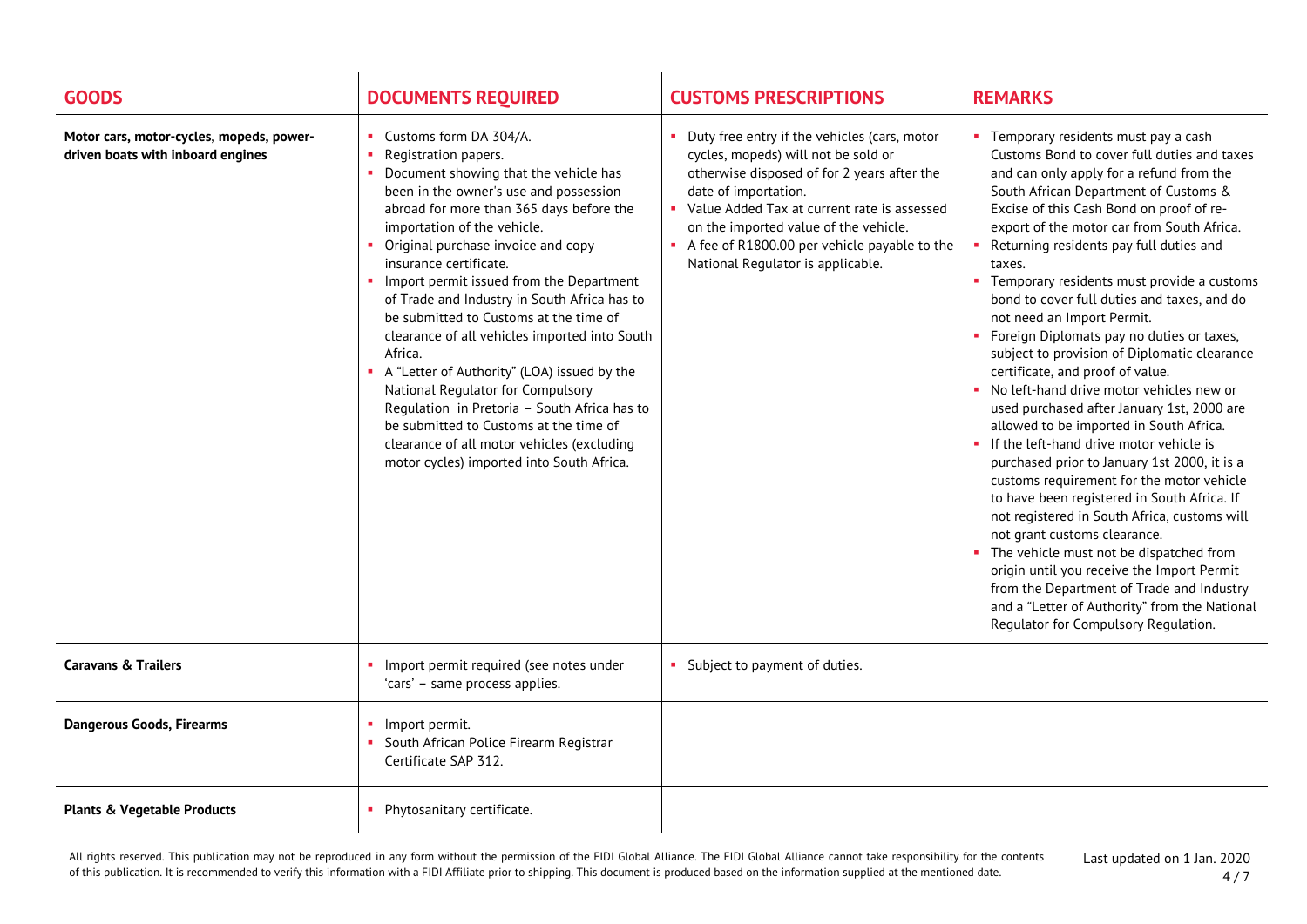| <b>GOODS</b>                 | <b>DOCUMENTS REQUIRED</b>                                                                                                  | <b>CUSTOMS PRESCRIPTIONS</b>                                                                                                                                                                                                                                                                                                                                      | <b>REMARKS</b>                                                                                                                                                                                                                                                                                                                                                                                                                                                                                                                                        |
|------------------------------|----------------------------------------------------------------------------------------------------------------------------|-------------------------------------------------------------------------------------------------------------------------------------------------------------------------------------------------------------------------------------------------------------------------------------------------------------------------------------------------------------------|-------------------------------------------------------------------------------------------------------------------------------------------------------------------------------------------------------------------------------------------------------------------------------------------------------------------------------------------------------------------------------------------------------------------------------------------------------------------------------------------------------------------------------------------------------|
| Cats, Dogs, Birds            | Rabies vaccination certificate.<br>• Health certificate.<br>Import permit.                                                 | Import permit granted after the owner has<br>made arrangements for the period of<br>quarantine. Required for pets travelling from<br>most, but not all countries.                                                                                                                                                                                                 |                                                                                                                                                                                                                                                                                                                                                                                                                                                                                                                                                       |
| Wine, Liquor, Alcohol        | Import permit from Department of<br>Agriculture, Directorate Plant Health and<br>Ouality.<br>• Liquor removal certificate. | Subject to payment of full duties.<br>• Diplomats are required:<br>• To obtain a wine exemption certificate<br>from Department of Agriculture to avoid<br>duties and taxes.<br>• To get the Certificate A or B endorsed.                                                                                                                                          | Department of Agriculture, Directorate Plant<br>Health and Quality:<br>$\bullet$ telephone number +27 11 970 3130/1<br>Fax +27 11 970 3132.<br>• It is necessary to fulfil these conditions<br>before the arrival of the shipment.<br>In order the permit to be submitted, the<br>customer will need to supply the following<br>information:<br>• Type of alcohol.<br>Trade Name of maker/winery.<br>% alcohol.<br>Year of Manufacture.<br>Seal number/ codes on each bottle.<br>Number of bottles, each type/ make.<br>• Value for customs purposes. |
| <b>Prohibited items</b>      |                                                                                                                            | • Narcotics, Drugs, Incitements.<br>Pornographic books and magazines.<br>" "Walkie-talkie" radios.<br>• Certain feathers, furs, skins, tusks, etc. of<br>animals coming under the protected species<br>regulations.                                                                                                                                               |                                                                                                                                                                                                                                                                                                                                                                                                                                                                                                                                                       |
| Fumigation of wood packaging |                                                                                                                            | All wood packaging utilised on Import<br>Shipments to South Africa must be "ISPM<br>15" certified at origin.<br>• This means that each wooden crate that<br>comes into the country must be treated<br>against plagues and marked in accordance<br>with the requirement of ISPM 15.<br>Inspectors from the South African<br>Department of agriculture will inspect | For more details go to:<br>http://www.nda.agric.za                                                                                                                                                                                                                                                                                                                                                                                                                                                                                                    |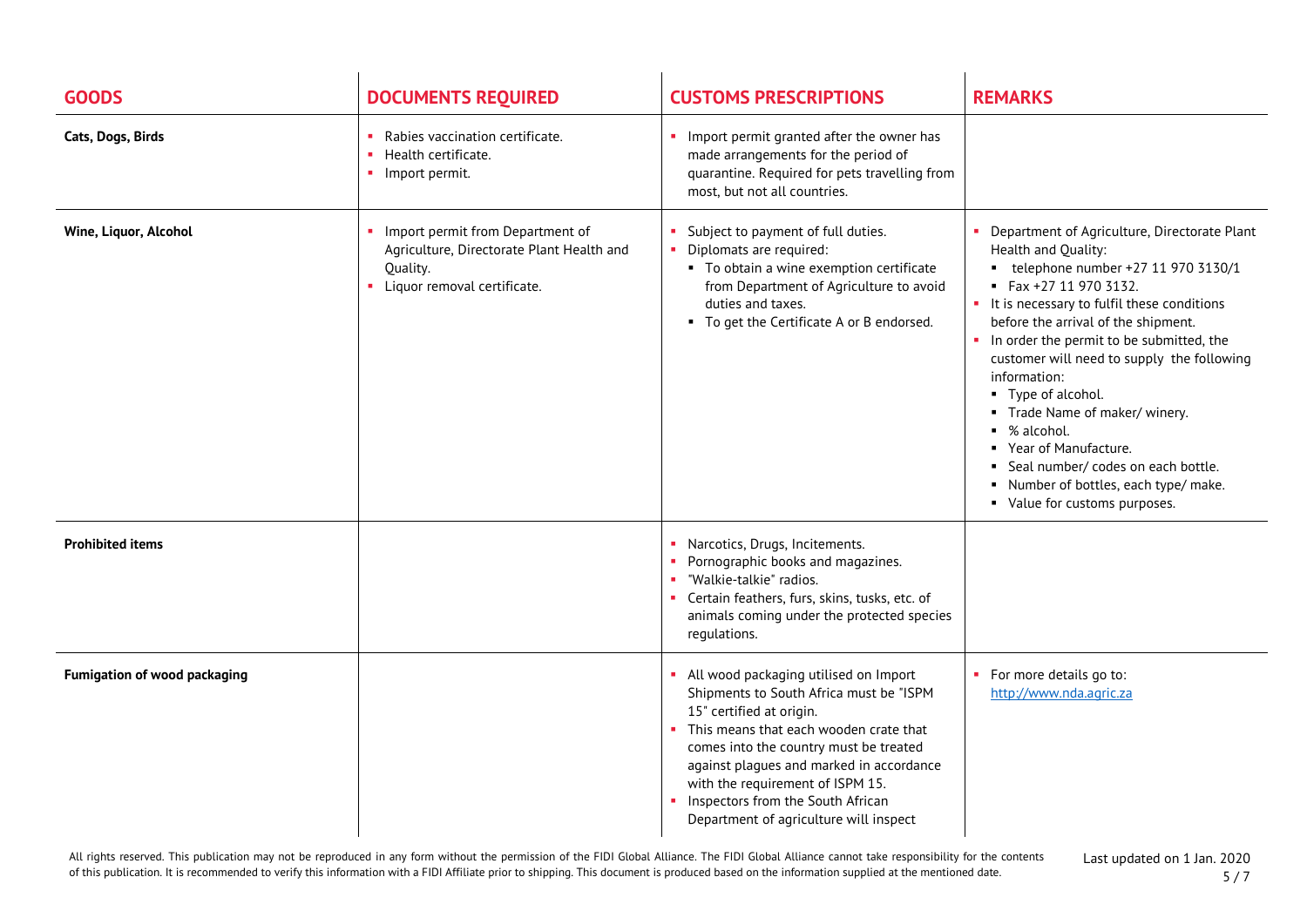| <b>GOODS</b> | <b>DOCUMENTS REQUIRED</b> | <b>CUSTOMS PRESCRIPTIONS</b>                                                                                                                                                                                                                                                                                                                                                                                        | <b>REMARKS</b> |
|--------------|---------------------------|---------------------------------------------------------------------------------------------------------------------------------------------------------------------------------------------------------------------------------------------------------------------------------------------------------------------------------------------------------------------------------------------------------------------|----------------|
|              |                           | import shipments at South African Ports to<br>determine if this requirement has been<br>adhered to. Shipments containing wood<br>packages not having the ISPM 15 mark will<br>not be allowed into South Africa.<br>We therefore urge you to research this<br>requirement with your suppliers of wood /<br>timber packaging materials at origin to<br>ensure that this South African regulation is<br>complied with. |                |